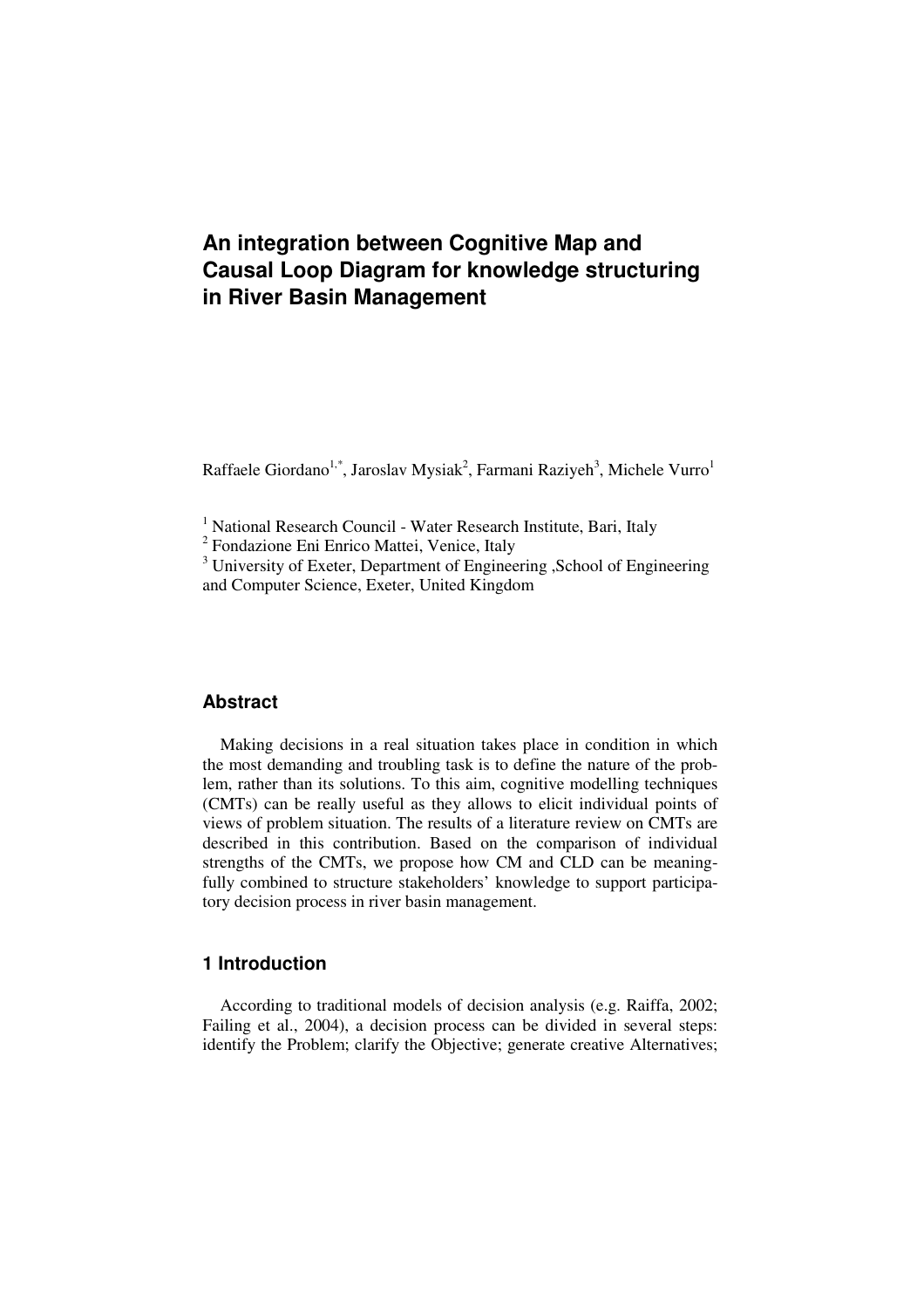evaluate the Consequences; make Tradeoffs. Decision making mainly focuses on the generation and evaluation of alternatives, given a present state and a desirable state. The alternatives are considered as means to reduce the differences between these two states, to transform the current system into the target configuration (Rosenhead and Mingers 2001). Traditional approaches consist of systematically-ordered thinking concerned with means-definition in well-structured problems in which desirable ends can be stated (Rosenhead and Mingers 2001). They assume the decision makers are interested in using the best available information to be used for quantitative and qualitative evaluation and for the comparison of the alternatives (McDaniels and Gregory 2004). The traditional approach assumes that decision-making is largely a rational process in which the individuals order the possible outcomes of a decision situation and choose the strategy according to their preferences (Timmerman and Langaas 2004) and to the available information.

The availability of information influences each of these steps of the decision process. The enhancement of the knowledge can help the decision maker to avoid the restriction of himself to solving only the immediate problem he faces, and to open it to a wider range of possibilities (Raiffa, 2002). Furthermore, the clarifying of objectives and creating new alternatives can benefit from information. Events that have more recently occurred or that have some memorable feature are easy to bring to mind than the others. The cognitive process that causes this phenomenon is referred to the availability. Because the availability the decision-makers tend to anchor their thoughts on the types of alternatives used on recent problem (Keeney, 1992). This causes a tendency to create alternatives similar to those used in recent success, focusing too narrowly on the first one that comes to mind (Raiffa, 2002). The information picked up during the decision process enhance the generating of creative alternatives. The information plays a fundamental role to improve the understanding of the consequences of, and trade-off among, the alternatives (McDaniels and Gregory, 2004). The information reduces the uncertainty and facilitates the definition of alternative scenarios, supporting the decision makers to define the possible outcomes of an alternatives, the likelihoods and the resulting consequences of these outcomes (Raiffa, 2002).

Conversely, in a real situation, making decisions takes place in conditions of complexity, in which the most demanding and troublesome task is to define the nature of the problem, rather than its solutions (Rosenhead and Mingers 2001). Managing means interpreting and reacting to the flux of interacting events and ideas of the real world (Checkland 2001). In this perspective, there is no unique definition of the problem, but each individual has his own perspective in defining and interpreting a problem situa-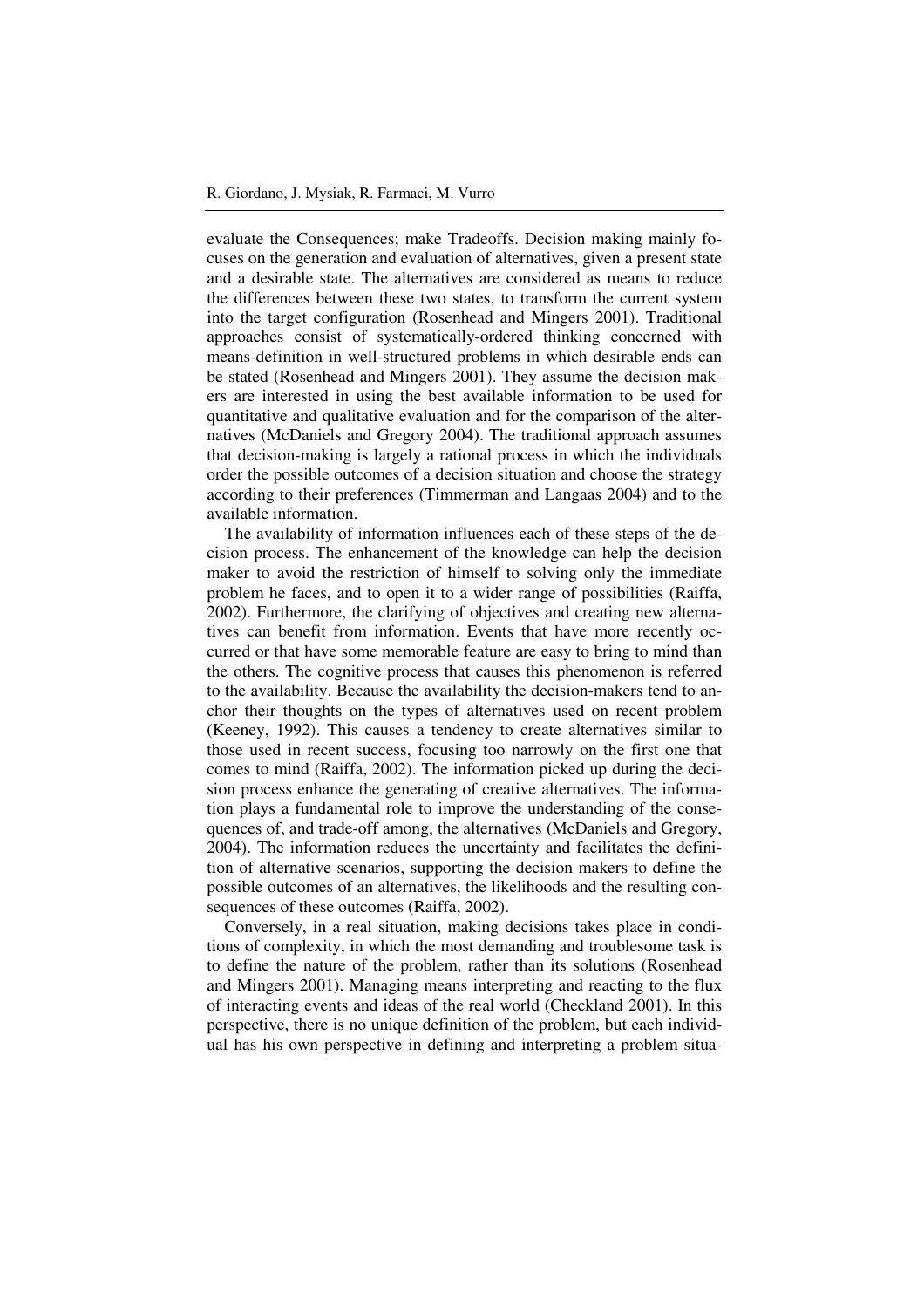tion (Lane and Oliva 1998). A distinction is made between hard and soft system thinking, whereas the former adopt an "objectivist" stance that sees problems as independent of individual's views and beliefs. Soft system thinking requires a "subjectivist" stance that recognises the importance of participants' perceptions (Rosenhead and Mingers 2001), and thus of their cognitive models. Cognitive models influence an actor's perception of a problematic situation by influencing both his/her observation of the world and his/her conclusions based on observations (Pahl-Wostl 2007). They can be considered as the window through which people view the world (Timmerman and Langaas 2004). Cognitive models determine what data the actors perceive in the real world and what knowledge the actors derive from it (Kolkman *et al*. 2005).

It will not be possible for any decision-makers to deal with a problem situation adopting a neutral, objective approach. His/her personality traits, experiences, knowledge and interests will affect what is noticed and what is taken to be significant (Checkland 2001). Differences in cognitive models cause communication barriers that prevent mutual learning and understanding (Kolkman *et al*. 2005). Thus, tools able to find the "best" solution, based on mathematical models of factors and relationships in a decision situation are not enough to deal with complexity of real world. It's fundamental to recognize that a the most troubling task in decision making is to decide what a problem is (Rosenhead and Mingers, 2001).

As a results the role of decision tools in the context of environmental decision-making processes is changing, since it is widely recognised that there should be no single decision maker, rather a process of debate should take place among different actors (Guimãres Pereira et al., 2005). In this perspective, decision tools can play a twofold role. On the one hand, they should support knowledge elicitation from different decision makers, and to make it accessible in order to inform the debate; on the other hand they are the shared platform though which this debate is organised and through which the different sources of knowledge that may emerge during the process, are integrated (Guimãres Pereira et al., 2005).

During the debate, individuals continually negotiate and re-negotiate with others their perceptions and interpretations of the real world outside themselves, leading to a social construction of the problem domain (Pahl-Wostl 2007). During the debate, assumptions about the world are teased out, challenged, tested and discussed (Checkland 2001). The expected outcome is a set of insights that emerge from the comparison of individual perspectives (Lane and Oliva 1998), forming the richest possible picture of the problem situation (Checkland 1981). Therefore, the quality of such decision processes is potentially greater than that of traditional approaches since different knowledge and perspectives are taken into account and in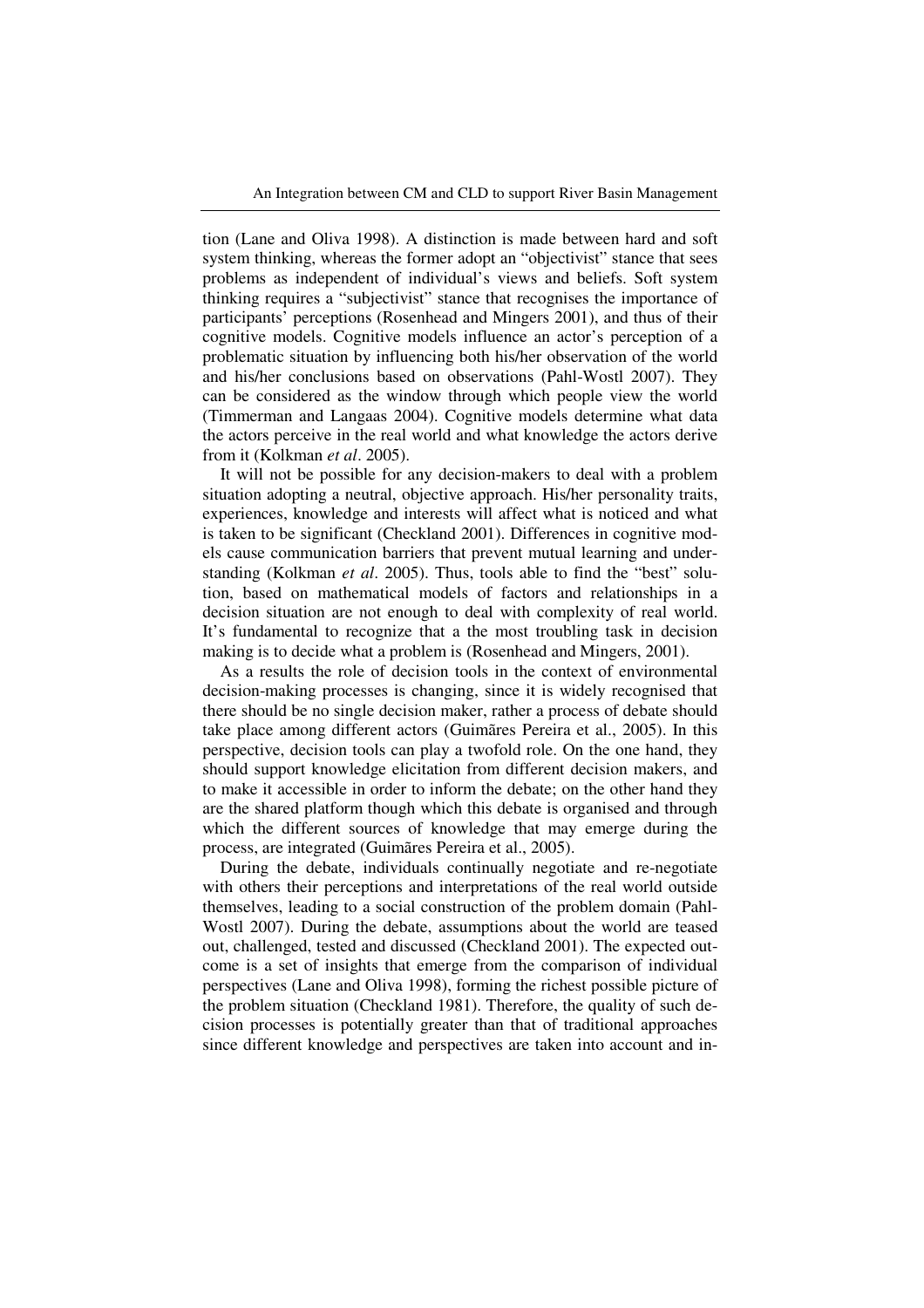tegrated. Furthermore, the interaction that takes place during a participative decision process can facilitate the exchange of information and knowledge, leading to a better comprehension of the problem through a social learning process (Maarleveld and Dangbégnon, 1999; Johnson et al., 2001).

In this perspective, Cognitive Modelling can be really useful to disclose individual perceptions of consequences and explanations associated with concepts and it is used by participants to communicate their understanding of the nature of the problem (Hjorsto, 2004).

In this work several methodologies and tools for knowledge elicitation and structuring are discussed, highlighting similarities and differences. Furthermore, a methodology based on the integration between Cognitive Map and Causal Loop Diagram to support Adaptive Management is described.

The results of a literature review are described in section 2. The review is mainly focused on differences and similarities between Cognitive Map and Causal Loop Diagram. Starting from this review, a methodology to integrate these two approaches is described in section 3.

# **2. Cognitive Modelling approaches to deal with complexity**

A cognitive model can be defined as a representation of thought process for how something works in the real world. Most of the techniques for Cognitive Modelling may be viewed as composed by three main phases: identify concepts, refine concepts and identify links. A common characteristic of these approaches is a focus on obtaining the views of people in the problem environment. These views are often obtained using broad questions with the intention that the participants will provide the details they believe are most important.

Two different interpretation seem to emerge concerning what a Cognitive Model represents. On one hand, it can be seen as a model as close as possible to the cognitive representation made by decision makers. Thus the model can be considered as a "mirror" of the causes and effects that are inside the mind of decision makers (Montibeller et al., 2001). On the other hand, the constructivist view of knowledge assumes that knowledge is considered to change dynamically, in order to understand the reality. According to the constructivist approach, the model is a construct that can be useful to generate reflections on the decision maker. The decision makers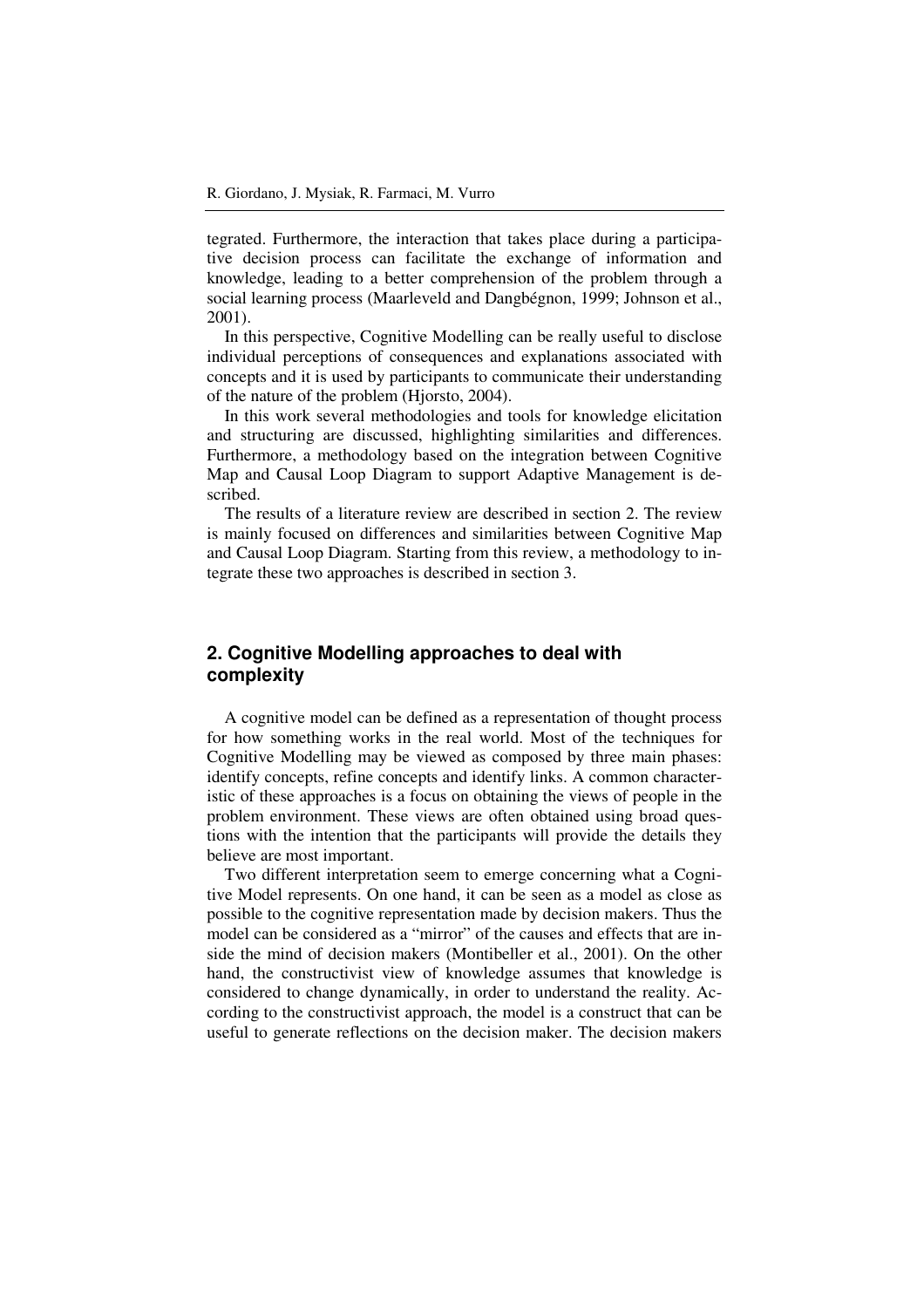is involved in the iterative psychological construction of the real world, rather than the perception of an objective world (Eden and Ackermann, 2001).

These two different perspectives originates two general approaches for knowledge elicitation and structuring:

- o Cognitive Model as a qualitative model of the decision environment (see for example, Axelrod, 1976; Ozesmi and Ozesmi, 2004): the nodes represent variables and the arcs represent causal assertions. The variables can be physical quantities that can be measured, or complex aggregate and abstract concepts.
- o The Cognitive Model as a network of ideas connected by arrows: the arrows indicate the way in which one idea may lead to, or have implication for, another.

In the first case, CM are often defined also as Causal Map or Influence Diagram, and are used to simulate the effects of possible actions taking into account the perceived influences between the elements of the considered system. From now onward, this kind of CM will be called Influence Diagram (ID). Adopting the second approach, CMs are not taken as models of cognition but rather tools for reflective thinking and problem solving. The adopted approach influences the way in which CMs are developed and analyzed.

An important differences between these two approaches regards the nature of the links. In ID, there are two different kind of links, i.e. positive and negative. A positive arc from variable a to b means that an increase of a will cause an increase of b. A negative arc from variable "a" to "b" means that an increase of "a" will cause a decrease of "b" (Marchant, 1999). In the second approach, a link between two concepts indicates the existence of a logical implication between concepts. In this kind of CM, the meaning of a concept is derived from its implication and explanation through an action orientation; not by any dictionary definition (Eden and Ackermann, 2001).

The different nature of relations and elements leads to different methods to develop the CM and to different analysis of the results.

The CMs are developed using formal modelling technique with rules (Eden, 2004). CMs are characterized by a hierarchical structure which is most often in the form of a means/ends graph with goal type statements at the top of the hierarchy. When the map has been coded properly the top part of the map ("heads") will depict the "goal system", and the bottom part the detailed potential action points or options.

There are two different approaches to develop the CM. The first is to explore the goal system further and then work down the map towards increasingly detailed options for achieving goals. Alternatively, one can start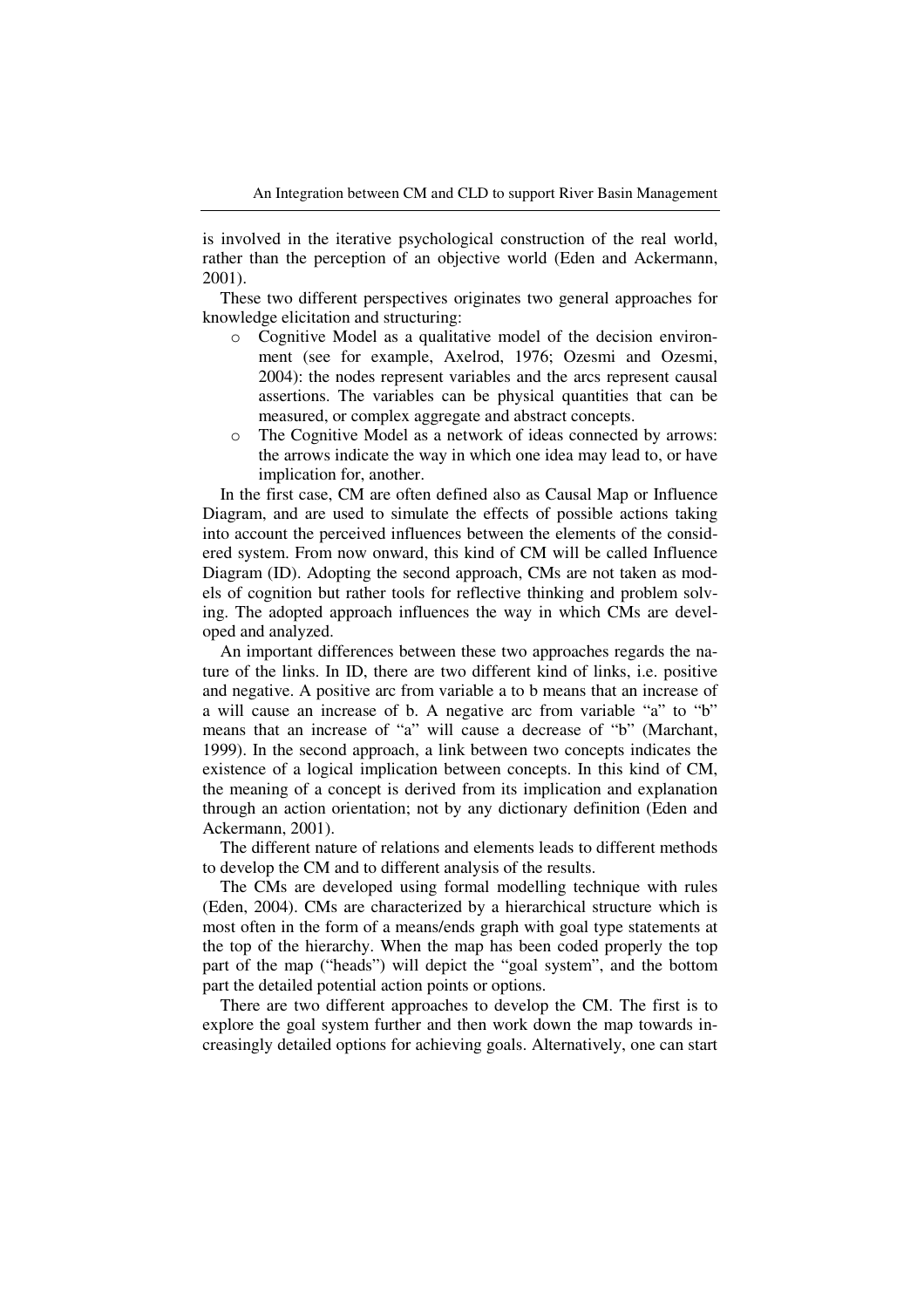from the detailed options and then work up the map towards goal (Eden and Ackermann, 2002). Working in the first mode implies focusing on the concepts at the top of the map and asking to the participants to identify possible high level strategies to reach the goals. Once this stage has been reached, the participants are asked to define possible detailed actions. Independently from the adopted approach, the CM has to be oriented to action rather than problem description (Eden and Ackermann, 2001).

The concepts and links forming a CM are not exactly the replication of linguistic argumentations. They are modified to reflect the need for an action orientation, or problem solving orientation. The argumentation is such that an option always lead to a desired outcome, with the most important outcome hierarchically superior to others. Deciding which concept is the outcome and which is the action in a linked pair of concepts is important in developing CM (Eden and Ackermann, 2001).

As stated before, CM is not a model of the system behaviour, but it's a map of person's thinking about a problem or an issue. Important phrases are selected to capture the essential aspects of the arguments. CM is based on the subjectivism, according to which an individual is considered as problem finder/problem solver, using concepts to guide the actions (Eden and Ackermann, 2001). The understanding of the real world can be, then, structured in a "system of concepts". In a cognitive mapping exercise, participants are involved in the psychological construction of the world, rather than the perception of an objective world (Eden and Ackermann, 2001). Cognitive mapping focuses on the interpretation of an event rather than on its perception.

According to Eden's definition of CMs (Eden, 2004), the nodes do not represent variables taking their values in ordered sets and the arcs are not causal assertions. The existence of a link between a and b means that "if a is true then b is true". It doesn't implies cause-impacts relations. Thus, causal inference to assess impacts of policy options is not possible using CMs as defined by Eden. Moreover, the instabilities in system dynamics are not taken into account. That is, if an arc is considered as an implication, the cycle "a implies b, and b implies a" means only that if a is true then b is true, if a is false then b is false. Time is not relevant in this framework, nor stability nor instability over time (Marchant, 1999). Therefore CM cannot support decision making by modelling the impacts of possible action in different scenarios. The analysis of CM can support reflective thinking in problem solving by providing information about the characteristics of the issues to be addressed, which are often difficult to be identified.

Influence Diagram (ID) can be defined as a directed graph that represents the cause-effects relations embedded in participants' thinking (Nad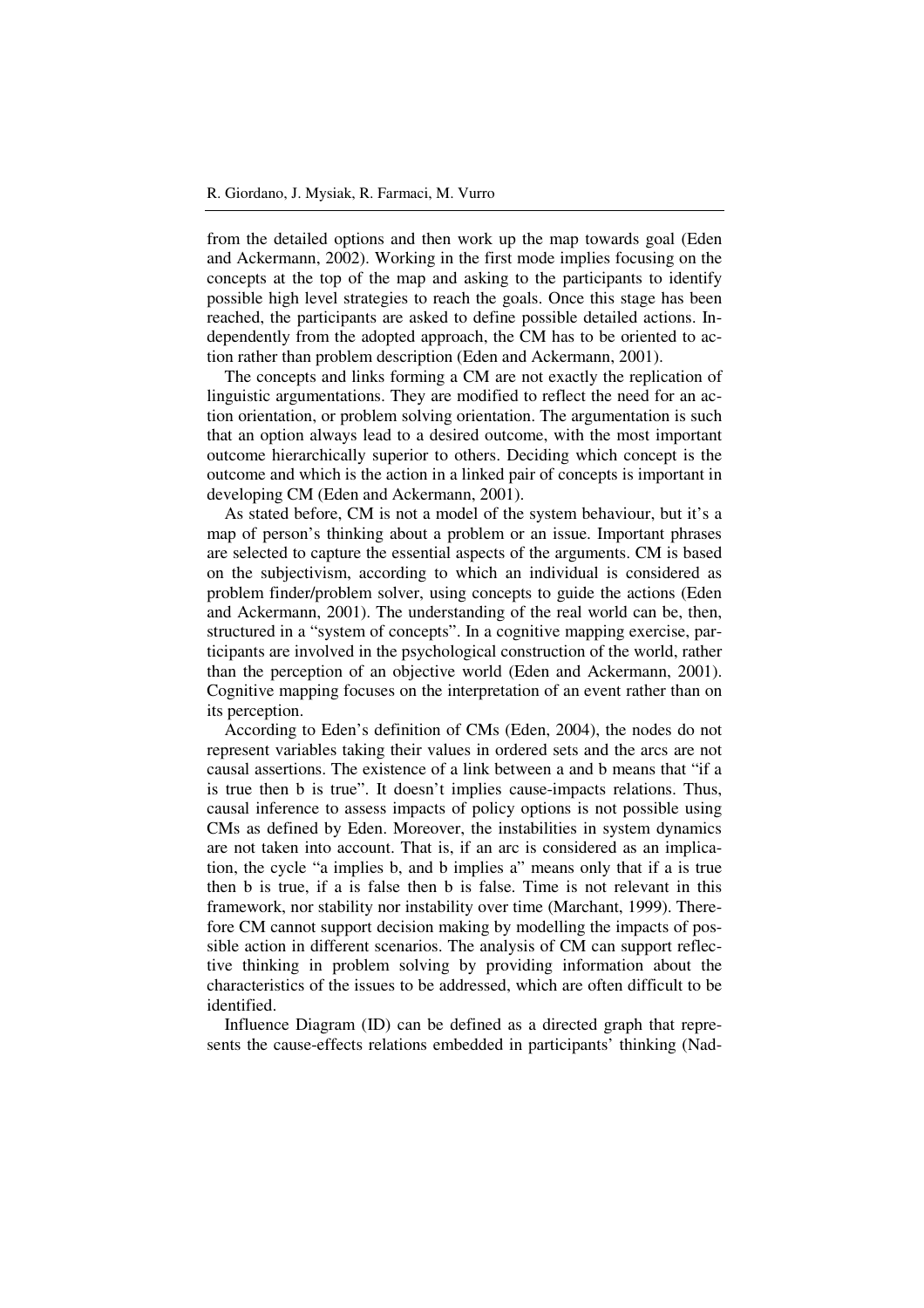karni and Shenoy, 2004). ID expresses the judgement that certain events or actions will lead to particular outcomes. There are three main components in an ID: causal concepts, causal connections and causal values. Each concept represents an entity, a state, a variable, or a characteristics of the system (Xirogiannis et al., 2004). A causal connection depicts an antecedentconsequent relation between two concepts. A causal value represents the strength of causal connection (Nadkarni and Shenoy, 2004).

Different methods have been used to express the causal value. Traditionally, links are characterized by a positive or negative links. The causal inference is performed along paths, that is a sequence of distinct concepts connected by arrows. A path starts from the first concept (cause) until the last concept (ultimate effect). To assess the effects of each cause on the ultimate effect, it's fundamental to calculate two indexes (Axelrod, 1976), i.e. the partial effect and the total effect. The partial effect is obtained through multiplying the signs along each path. The total effect between the cause and the ultimate effect is positive if all partial effects between these two concepts are positive; it is negative if all paths have a negative partial effect; and it is undetermined otherwise (Montibeller et al., 2001).

Other authors suggest to use fuzzy weights to express the strength of causal relations between concepts (e.g. Xirogiannis et al., 2004). The sign of the weights indicates whether the relations is positive or negative, while the value indicates how strongly one concept influences the other. The weights can also be expressed using linguistic terms and fuzzy linguistic variables. Mostly the weights are defined asking to the participants to describe the interconnection influence of concepts. Given the partial effects of means variables, the total effect on the end variable is calculated using fuzzy aggregation operators (Montibeller, et al., 2001). The policy alternatives can be evaluated considering their performances in terms of total impacts (Montibeller et al., 2007).

The approaches described above are based on the means-ends perspectives, where decisions are based on a perceived gap between desired goal and the actual situation of the system. The linear causal thinking assumes that certain causes are acting together linearly to result in an event. The outcome of an event is assumed not to affect input (Hjorth and Bagheri, 2006).

Complexity in a system arises not merely because of the number of parts, but it's mainly a consequence of the nondeterministic and nonlinear characteristics of the components and from the structure of the interconnections between them. In these highly interconnected system, components are required to observe and respond to each other's behaviour in order to improve their behaviour. Thus, feedback is the first core properties of a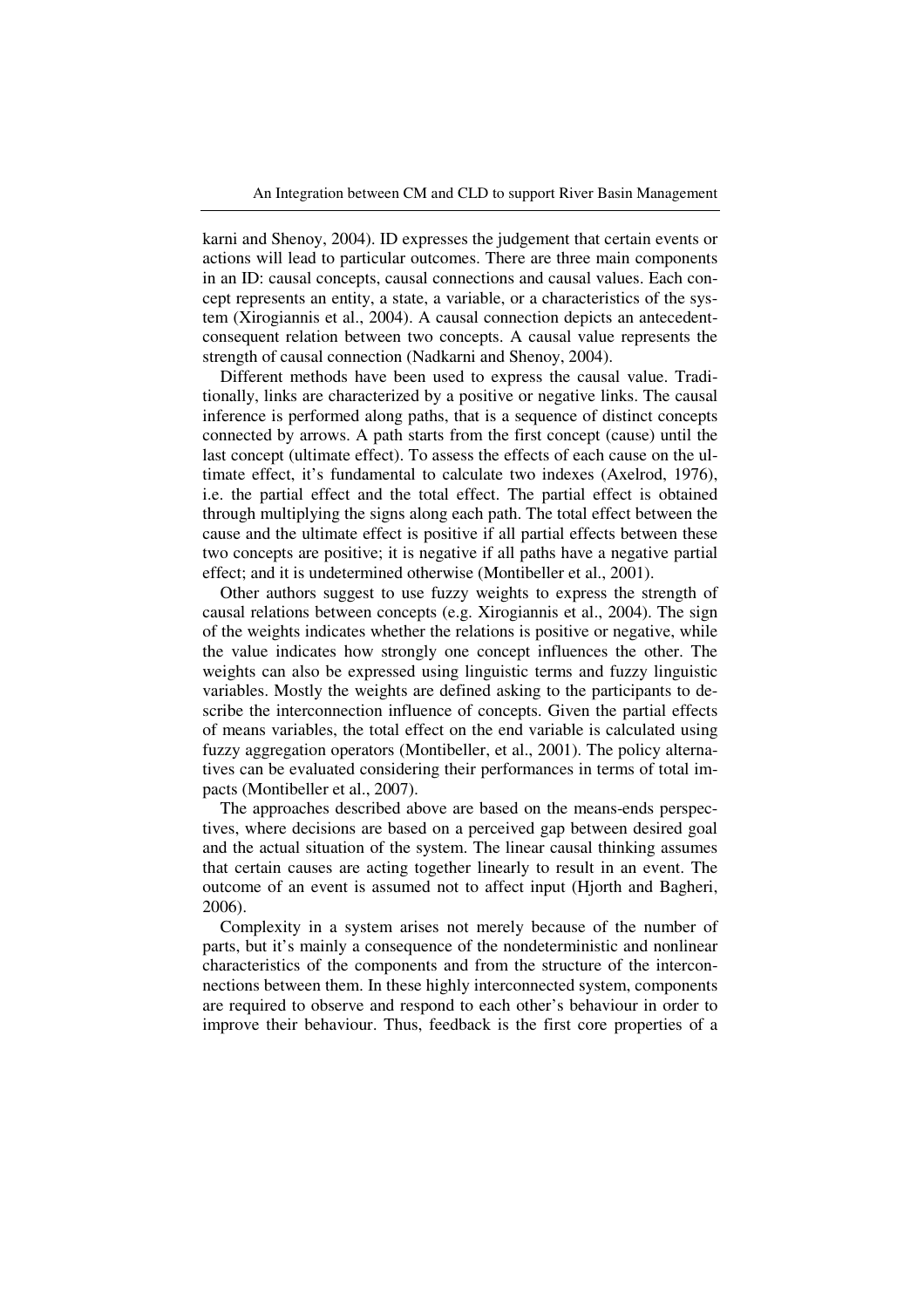complex systems. Such feedback loops facilitates learning processes in complex systems (Fowler, 2003).

Many authors (e.g. Diehl and Sterman, 1995) shown decision makers have great difficulty managing dynamically complex systems, generating significant, systematic and costly errors. They argued that the observed dysfunctions arises from the systematic misperception of feedback (Diehl and Sterman, 1995). To deal with complexity of real world, decision process needs not to be linear, open-ended sequence but may manifest as a closed loop feedback system in which the decision outcome may have impacts, after some times, on the original problem, or creates a new problem (Fowler, 2003). Moreover, it becomes important to take into account the time, appreciating delays between actions and responses (Diehl and Sterman, 1995). Decision making has to be considered as a dynamic process in which decision makers and the system are entwined in feedback loops whereby decisions alter the environment, giving rise to new information and leading to new decisions.

System dynamics is a thinking model and a simulation methodology that was specifically developed to support the study of dynamic behaviour in complex system (Hjorth and Bagheri, 2006). System dynamics modelling is about discovering and representing feedback processes. The understanding of these processes is then used to draw causal loop diagram (Hjorth and Bagheri, 2006).

Causal Loop Diagram (CLD) is a modelling device which has been developed to better represent the complexity and dynamicity of systems behaviours. It responds to the requirement of system dynamics approach to move away from looking at isolated events and their causes, and start to look at some organization as a system made up of interacting parts. CLD presents relationships that are difficult to verbally describe because normal language presents interrelations in linear cause-and-effect chains, while, in a system dynamic approach, leaving aside the circular chains of cause-andeffects can lead to erroneous conclusions.

From a practical point of view, CLD is made by variables connected by cause-effects links. Thus, while CMs are composed by concepts, ideas which are directly elicited from what participants to decision making say, CLDs are characterized by variables. In CLD it's fundamental to use nouns or noun phrases to represent the elements, rather than verbs. That is, the actions in a causal loop diagram are represented by the links (arrows), and not by the elements. For example, use "cost" and not "increasing cost" as an element. CLD are intended as qualitative models describing how a given system operates. These models can be built up incorporating lags, delays and nonlinearities characterizing the complex systems.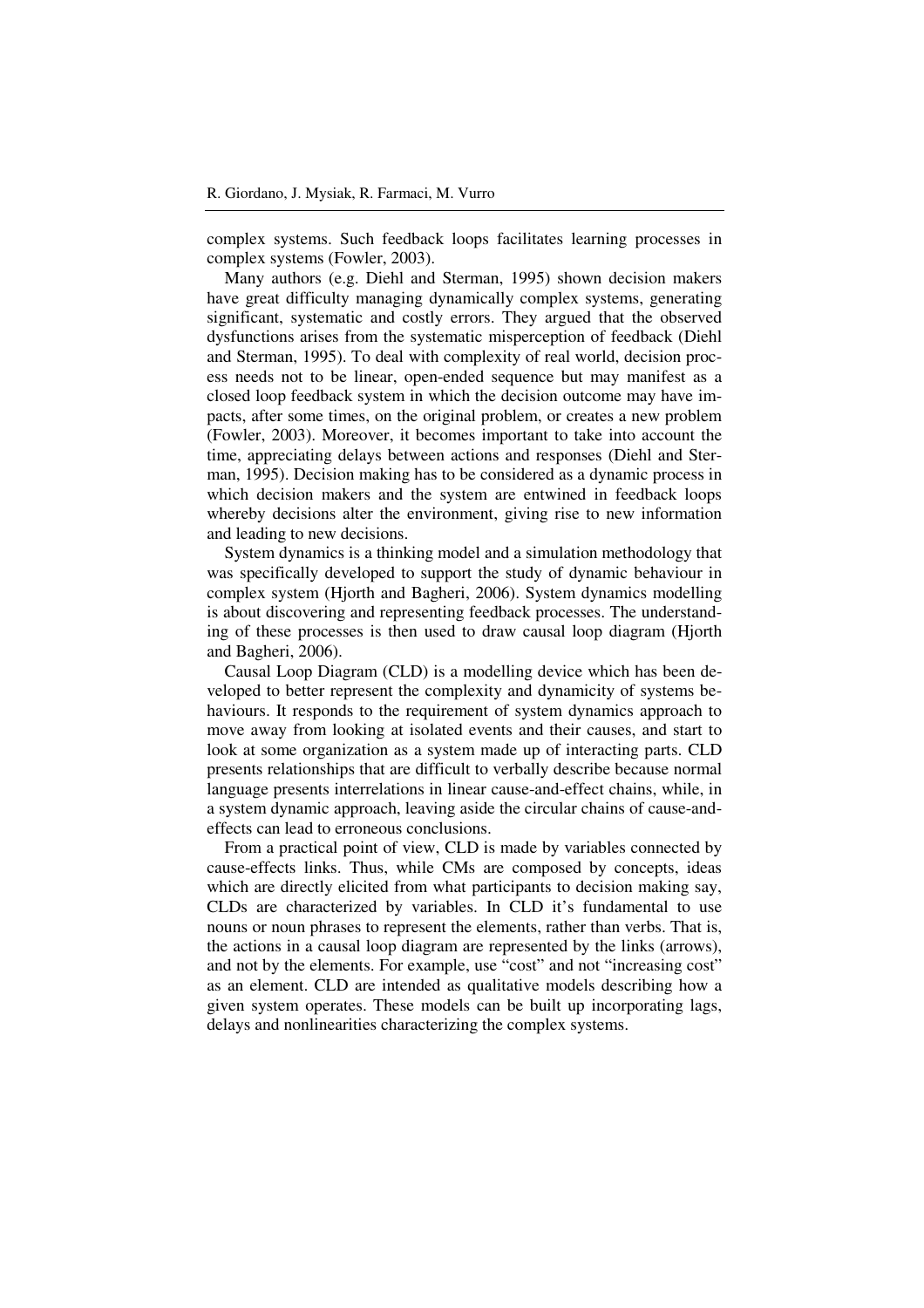To better represent the system complexity, the links can be represented as a causal loop. Formally, a causal loop is a closed sequence of causes and effects, that is a closed path of action and information. In CLD links are considered as causal relations. That is, if two variables A and B are connected by a positive link, then a change of A implies a change of B in the same direction; if the link is negative, a change in A produce a change in B in the opposite direction. CLD provides a greater appreciation and awareness of the interactions of variables. CLD can be used to map out system variables and the interactions between them, particularly the chain of interactions that form feedback loops that represent either balancing or reinforcing effects. The CLD links seek to develop an holistic view of how relationships between variables influence system dynamics.

The sign of a loop is the algebraic product of the sign of its links. A positive (reinforcing) loop reinforces changes with even more change. This can lead to rapid growth at an ever increasing rate, according to an exponential growth pattern. In this case, the influence is usually destabilising, leading to explosive behaviour (Fowler, 2003). Therefore, in the beginning of the growth process something that is going to be a major problem can seem minor because it is growing slowly. If this exponential growth is not considered, it could be too late to solve whatever problem this growth is creating.

The negative loop tends to balance the value of a variable towards a goal. The value of the variable is pushed up if the current level is below the goal. If the level is above the goal, the negative loop pushes the value down. In positive loop, an output is fed back to activate a balancing or controlling mechanism, guiding the system to some defined equilibrium condition (Fowler, 2003).

Dynamic system are also characterized by delays or inertia. The concept of inertia implies the property of elements within the system to naturally maintain their current state over time. Hence, state can only be changed incrementally over a period of time, as a result of a net imbalance between the forces, or energy streams, acting on particular elements within the system. The affect of a pure delay is to produce a change in output, which reflects exactly, the change in input but displaced in time by some finite interval (Fowler, 2003).

The combination of feedbacks, inertia and delays ensures that considerably complex dynamic behaviour can be taken into account in system modelling.

The development of CLD need to follow some basic rules. Firstly, it's important to highlight that the elements of a CLD have to be thought as variables. The action in a CLD are represented by links and not by the elements. The links between variables have to be conceived according not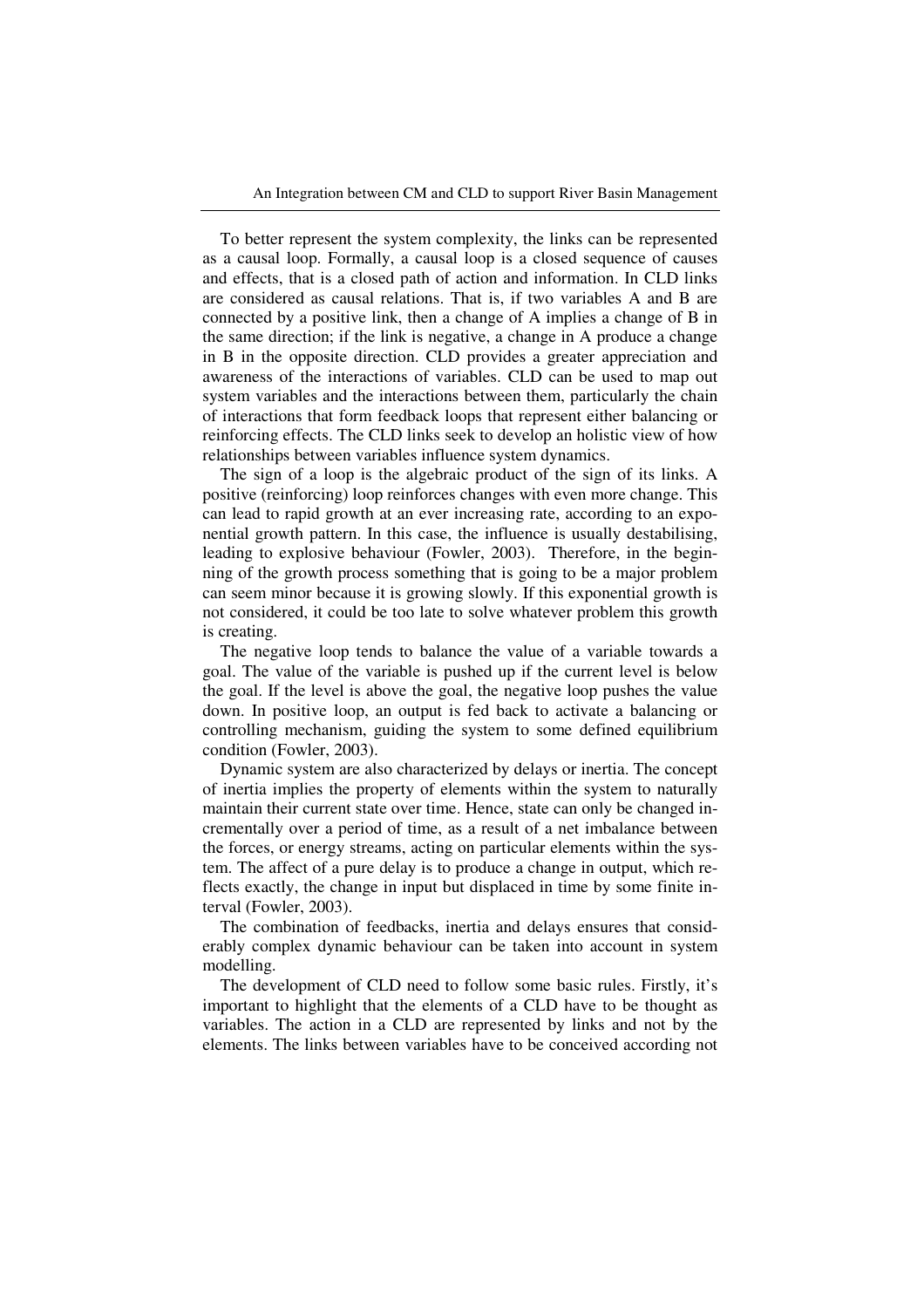to a time sequence (first A then B), but to a causal sequence (when A increases then B increases). The possible side effects of actions should be represented in the CLD. Short term and long term consequences should be distinguished.

An extension of the causal loop diagram is the stock and flow diagram, which represents, respectively, accumulation of certain entities or state variables that are of primary interest, and the flows that create or deplete them (Fowler, 2003). Thus, this kind of representation distinguishes between two different types of variables, i.e. stock and flows. A stock represents the accumulation of something, and a flow is the movement of something from one stock to another. The stock variables constitute a memory of past events that condition new decisions (Diehl and Sterman, 1995). The stock and flow diagram contains also information links. The existence of information links between two variables means that the information about the value of one variable influences the value of the other. Furthermore, the absence of the information link means that information about the value of one variable doesn't influence the value of the other.

# **3. An Integration between CM and CLD to support river basin management**

As described previously, several approaches can be adopted for knowledge modelling. In this section, the potentialities of an integration between Cognitive Mapping and Causal Loop Diagram are described. To this aim, it's fundamental to highlight the different usability to support decision process. On one hand, CM are not used to assess the impacts of different decision alternatives, but to provide useful assistance to those processes of dialogue and debate between decision makers which prepare the way for decisions. On the other hand, CLD aims to model the whole structure of elements and relationships characterizing the system to be managed, adopting an holistic perspective. Thus, these two modelling devices are not mutually exclusive. They are rather complementary in structuring different part of the system knowledge.

To investigate to interaction between CM and CLD, it's fundamental to make a distinction between convergent and divergent thinking in decision making (Montibeller et al., 2001). The goal of divergent thinking is to generate many different ideas and proposals about a topic. Following divergent thinking, the ideas and information will be organized using convergent thinking; i.e., putting the various ideas back together in some organized, structured way. Thus, convergent thinking can be defined as the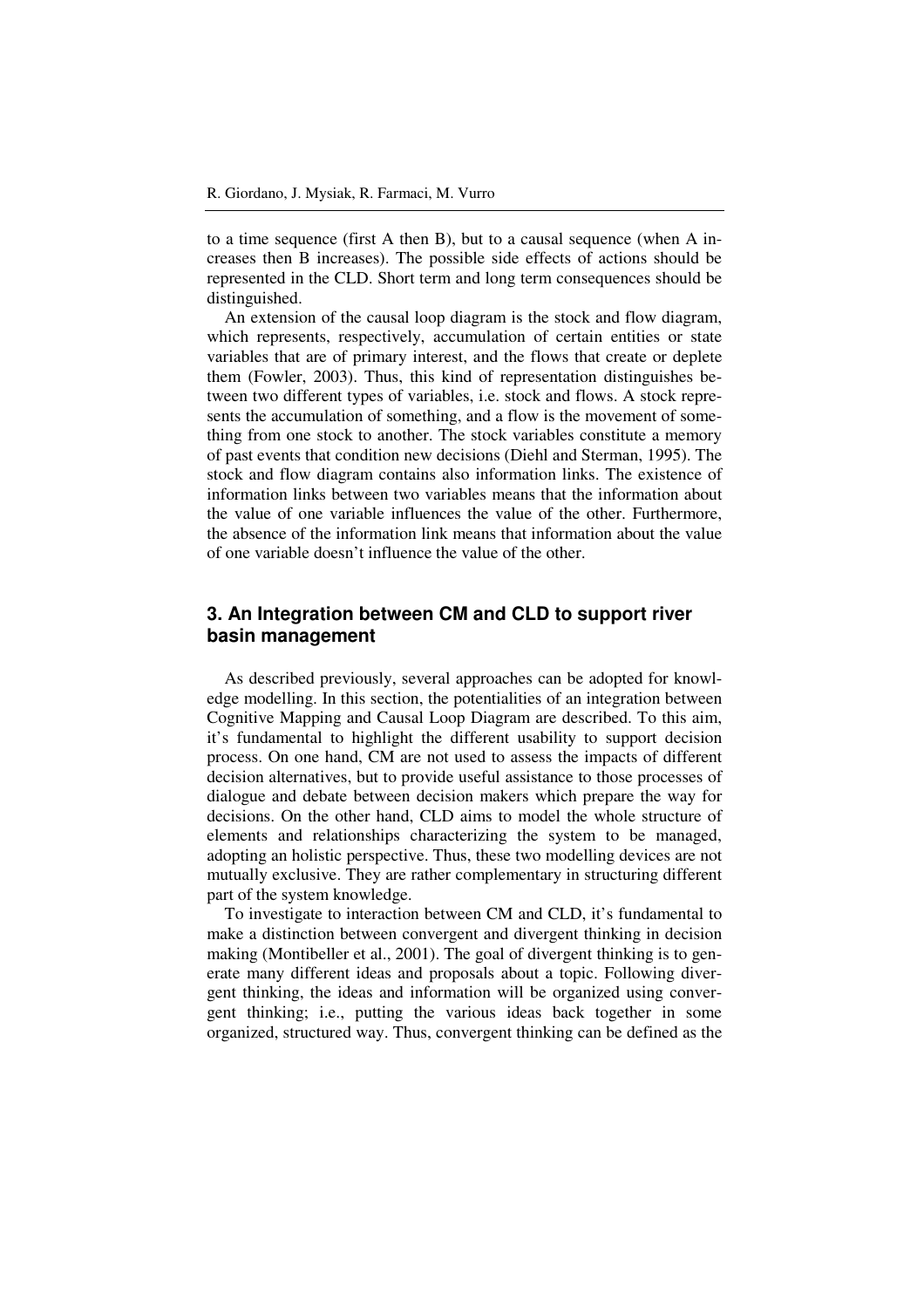movement towards a single solution to a problem that involves generating a large number of ideas.

From decision analysis point of view, during the divergent thinking stage, the issue is disclosed, different views are encouraged and proposed, alternatives are generated, objectives are defined and the boundaries of the problem definition are discussed during the debate among decision makers. During the convergent phase, criteria are defined to measure the performances of alternatives on the

objectives, data about these performances are gathered, compensations between criteria are stated, alternatives are ranked, and the 'best' alternative is selected and implemented.

Thus, CM can be useful during the divergent phase. In fact, CM supports the creative definition of the problem's characteristics and identification of alternatives. It can be used to make clear the interests involved in the discussion and to facilitate the debate. Moreover, CM is able to structure the natural language used by participants to make their argumentation. CM takes into account the cognitive limitations in providing quantitative information. Decision makers usually prefer to express using qualitative information instead of qualitative. CM describes the knowledge concerning salient factors and conditions that influence decision-making more descriptively than CLD, facilitating knowledge elicitation by decision makers. A significant strength of CMs is that the modelling is closed to natural language, which reflects the ways decision makers are used to talk and think about decisions. The adoption of a descriptive approach enhance the comprehensibility of the CM. Moreover, CM is more comprehensive, less time-consuming and causes lesser inconvenience to experts during knowledge elicitation than other techniques (Nadkarni and Shenoy, 2004).

Moreover, the CMs can support divergent thinking facilitating the debate among decision makers. The analysis of CM, in fact, provides useful information concerning the different perspectives of the problem at stake. CM allows to identify central concepts (Eden, 2004). The simplest analysis available for seeking out the "nub of the issue" is generally known as a domain analysis because it calculates the total number of in-arrows and out-arrows from each node, that is its immediate domain. Those nodes whose immediate domain are most complex are taken to be those most central. The analysis indicates the richness of meaning of each particular concept.

The identification of key concepts is fundamental to understand the stakeholders' interests. The assumption here is that the higher is the central degree of a concept, the more important is the concept in the stakeholders perception of the problem. The results of this analysis can be used to inform the debate about the most important elements of the problem at stake.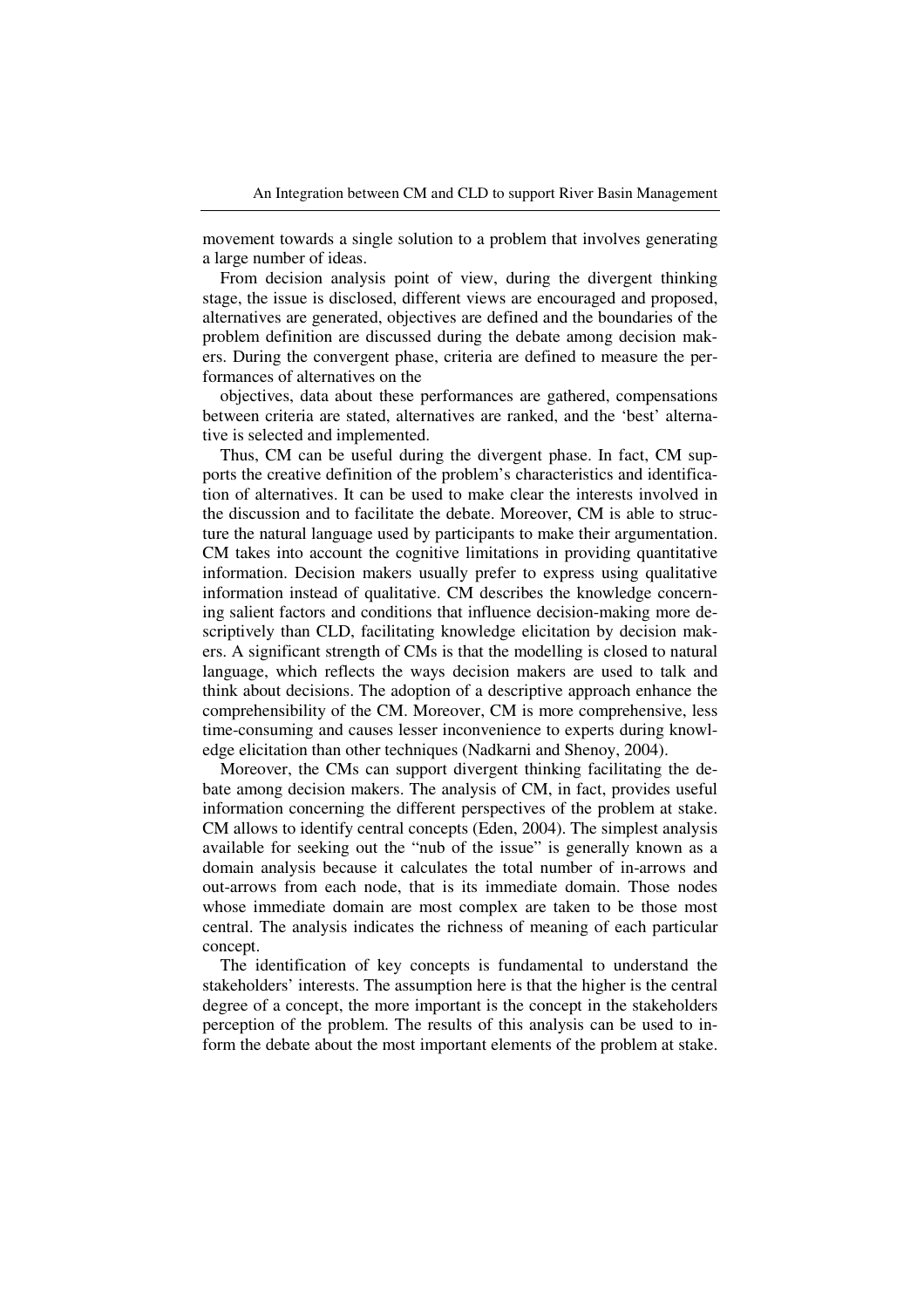The results of this debate can be used to identify the variables of the CLD, as described later in the text.

Moreover, the analysis of CM allows to compare the different interests emerging during the decision process and to identify the potential conflicts (Giordano et al., 2007). The conflict assessment results can be used both to provide the participants with a map of the underlying conflicts that will need to be addressed during the negotiation process (Susskind and Thomas-Larmer, 1999), and to evaluate the policy options according to their degree of consensus (Giordano et al., 2007). The assumption here is that the implementation of the alternatives with a high degree of consensus could be more efficacious since no, or at worst, weak conflict may emerge.

The analysis of CMs can also support the evaluation of the alternatives. The key concepts may work as axes of evaluation, aggregating the information of all subordinated attributes. They may act as guides to indicate where the researcher should look for further attributes (Bana e Costa et al., 1999; Montibeller et al., 2001). The CMs can be used to identify the Fundamental Point of View (FPV), that is the most critical success or fail factors of an action.

Nevertheless, CM cannot be used to assess changes in the system under investigation due to the impacts of management actions. Concepts have an unstable meaning, far from being variables. While it's easy to detect negative or positive links in a CM, the definition of numerical weights seems difficult to obtain and with an unclear operational meaning.

On the other side, the capability of CLD to model the impacts of management actions, considering the complexity of the real world, may be used to help the convergent phase. CLD allows to evaluate management actions according to the expected impacts on system variables, supporting the decision process. Thus, CLD can facilitate the convergent thinking phase, which aims to evaluate the different proposed alternatives according to their impacts towards objectives achievement, in order to select the most suitable ones.

Thus, we proposed a methodology moving from a less formalized cognitive model at the beginning, facilitating divergent thinking, towards a more structured model at the end, stressing convergent thinking and having some power of inference to support the assessment of strategies' effects. In this way, CM can be used to inform causal loop diagram in terms of a more explicit social and political theory and a more clear understanding of the importance of the interaction of mental models in the understanding of the system structure.

The proposed methodology comprises two main steps:

- o Development of CM;
- o Modification of CM to construct CLD.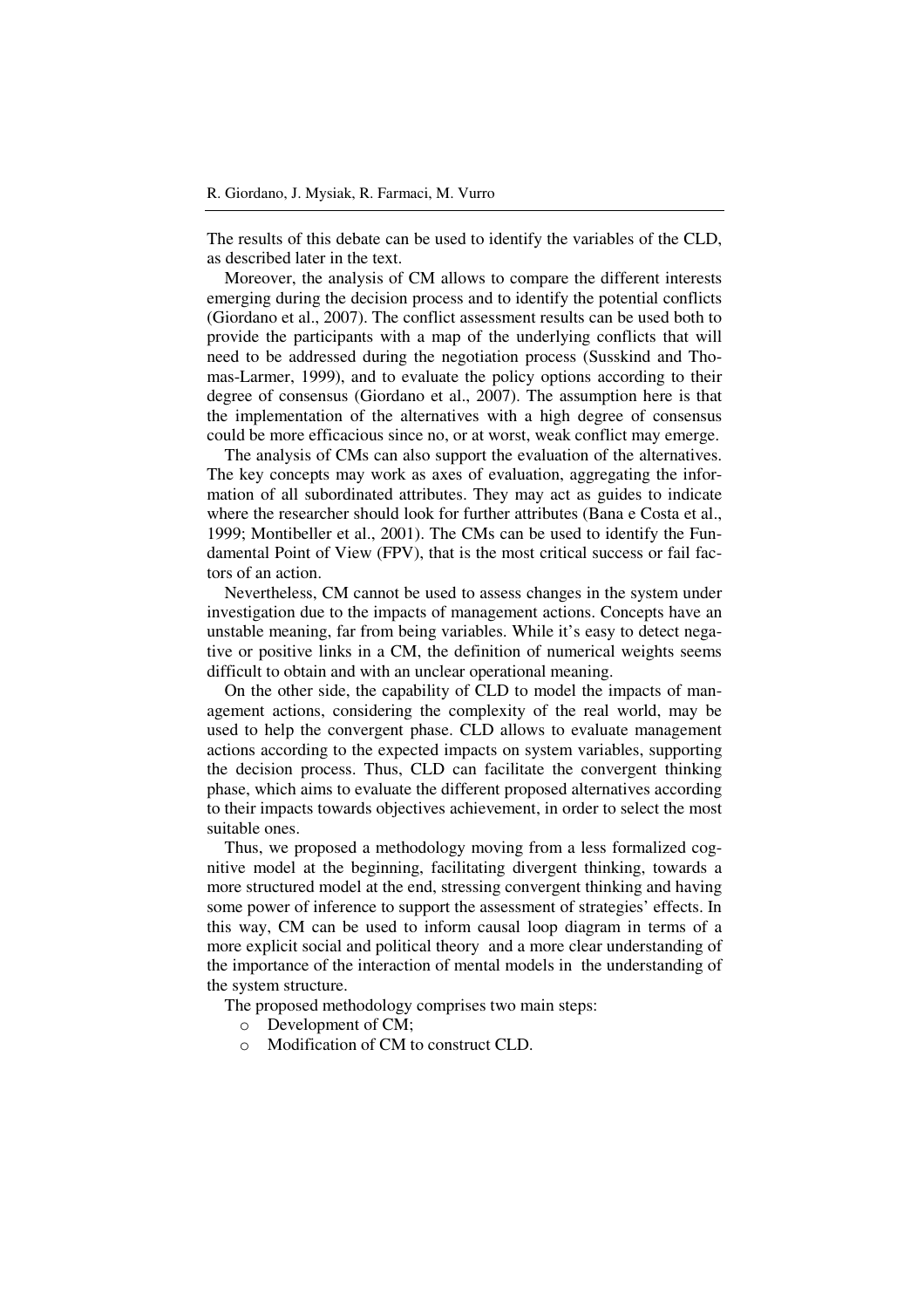The two steps need be considered from an integrated perspective, since some important issues have to be addressed to construct a CLD starting from a CM.

The development of CM is based on SODA methodology as described by Eden and Ackerman (2001). Therefore, the process starts exploring the goals system, and then gradually work down the map towards increasingly detailed options for achieving goals. In order to use the CM to construct CLD, some issues have to be addressed.

The procedure for deriving CM does not provide for a distinction between "direct" and "indirect" relationships between concepts. A clear distinction between direct and indirect cause–effect relations is important in CLD development, because it helps us understand the nature of relations between variables. It tells us whether the effect of a variable on another is completely modelled by the effect of the first on a third mediating variable (Nadkarni and Shenoy, 2004). Therefore, it's fundamental have clear in mind this distinction when developing CM.

Moreover, the difference between deductive and abductive reasoning has to be taken into account. Deductive reasoning provides us arguments the premises of which entail or ensure the truth of the conclusion. abductive reasoning takes startling fact and infers the best available explanation of it (Cavana and Mares, 2004). A reasoning process is called abductive when we reason from effects to causes, i.e., in the direction opposite to causation (Nadkarni and Shenoy, 2004). The difference between deductive and abductive reasoning has an impact on representation of causal linkages in CM. Causal statements involving abductive reasoning are misinterpreted in CM by an arc from effect to cause. Particular attention has to be paid to the direction of causation expressed by causal statements in constructing CM and CLD. The existence of a link in CLD means that a variable has a causal impact on another. Therefore, it's important to develop CM adopting a deductive reasoning.

According to SODA approach for CM development, the argumentation (direction of the arrows in CM) is such that an option always leads to a desirable outcome. CMs have a strong actions, or problem solving, orientation. Therefore, using CM to inform CLD enhances the usability of CLD as a tool to support decision making, rather than simple system description.

One of the primary steps to convert CM into CLD is the "operationalization" of the concepts to create variables: i.e., convert the concepts into variables, remove redundant concepts, and introduce additional variables where necessary. In our approach, CLD are used to describe system behaviour due to the implementation of management alternatives. Therefore, the variables associated to each concept shall measure the performance of each alternative according to the aspect that was considered in the concept. The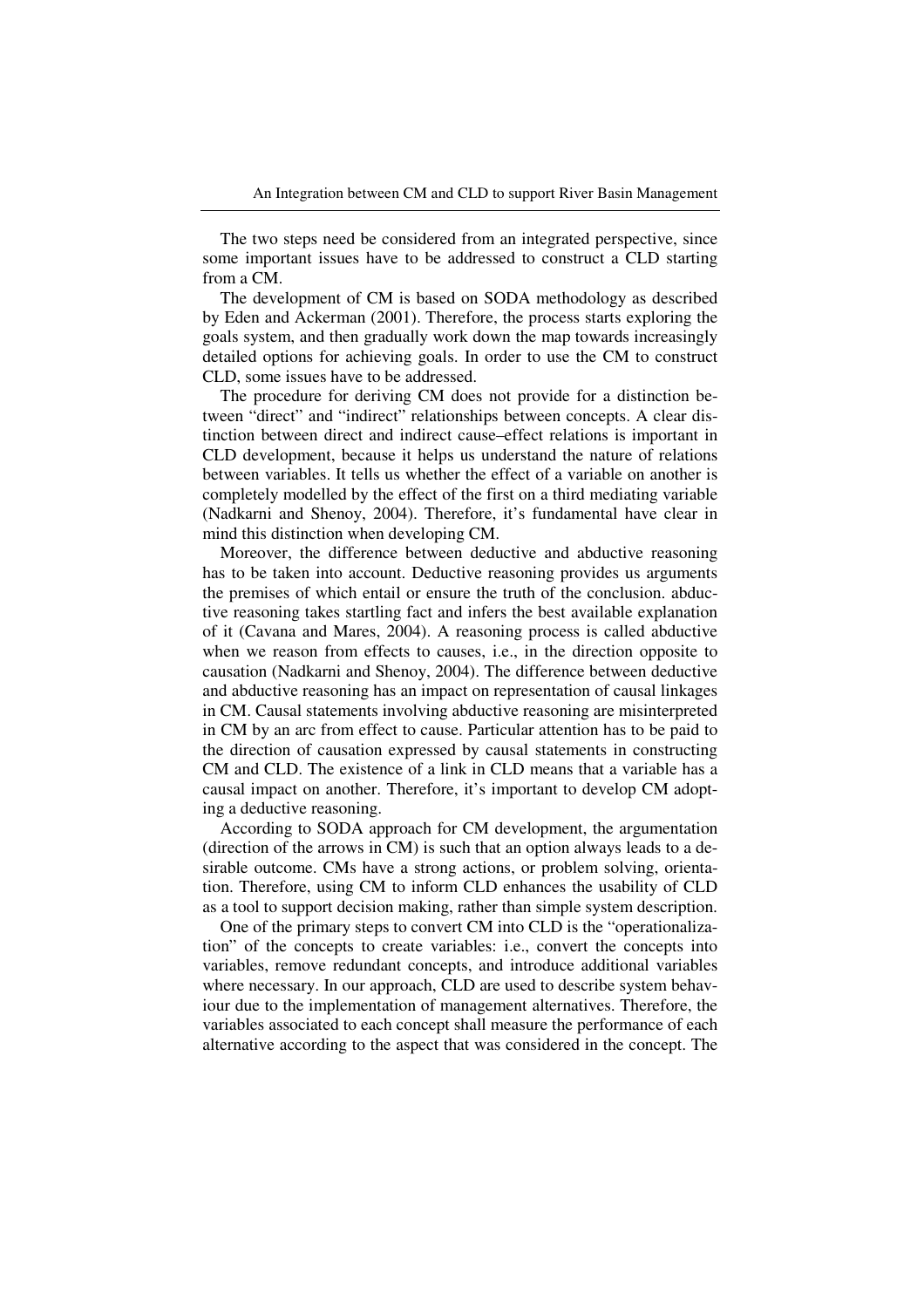identification of the key elements in CMs, as described above, can support the debate to define the important variables to describe the system behaviour.

Once defined the variables associated to each concepts to measure the performance of a given alternative, it is necessary to define how the performances shall be propagated in the model. To this aim, a relation shall be defined for each pair of variables associated to two linked concepts. This relation measures the directions (polarity) and the strength of perceived influence of one variable over another. During this phase, delays can be introduced in the map to take into account also long term impacts.

One of the most important step in the process to convert CM into CLD is the identification of reinforcing or balancing loops. A CM is characterized by a hierarchical structure which is most often in the form of meansends graph, with the goal statements at the top of the hierarchy. The formality of coding demands that options lead to outcomes, means lead to ends, the head of an arrow shows the more desired outcome or goal. This formality is fundamental for the analysis to discover loops, because a feedback loop is absolutely dependent upon the directionality of the arrows (Eden, 2004). The analysis of CM can support the identification of loops and of all concepts included in these loops. The detection of loop in CM allows to verify whether the existence of loop is due to a coding accident or not. Unintended incorrect coding with respect to loops tend to be common in CMs because of the problematic nature of determining the interviews' view about what is cause and what is effects. The existence of mistaken or unintended loops can lead to erroneous conclusions in modelling actions impacts. Thus, a debate on the detected loops can be supported by CM analysis.

The debate can also lead to include new linkages and variables in the diagram to convert the hierarchical – linear approach of CM to the more "closed loop" thinking characterized by the system thinking approach.

#### **4. Conclusions**

The importance of Cognitive Modelling to support decision process in complex domains is widely acknowledged. In this contribution, starting from a deep literature review about the different methodologies and tools in Cognitive Modelling, the potentialities of an integration between Cognitive mapping (CM) and Causal Loop Diagram (CLD) are discussed. Particularly, the usability of CM to inform the development of CLD is the focus of our approach.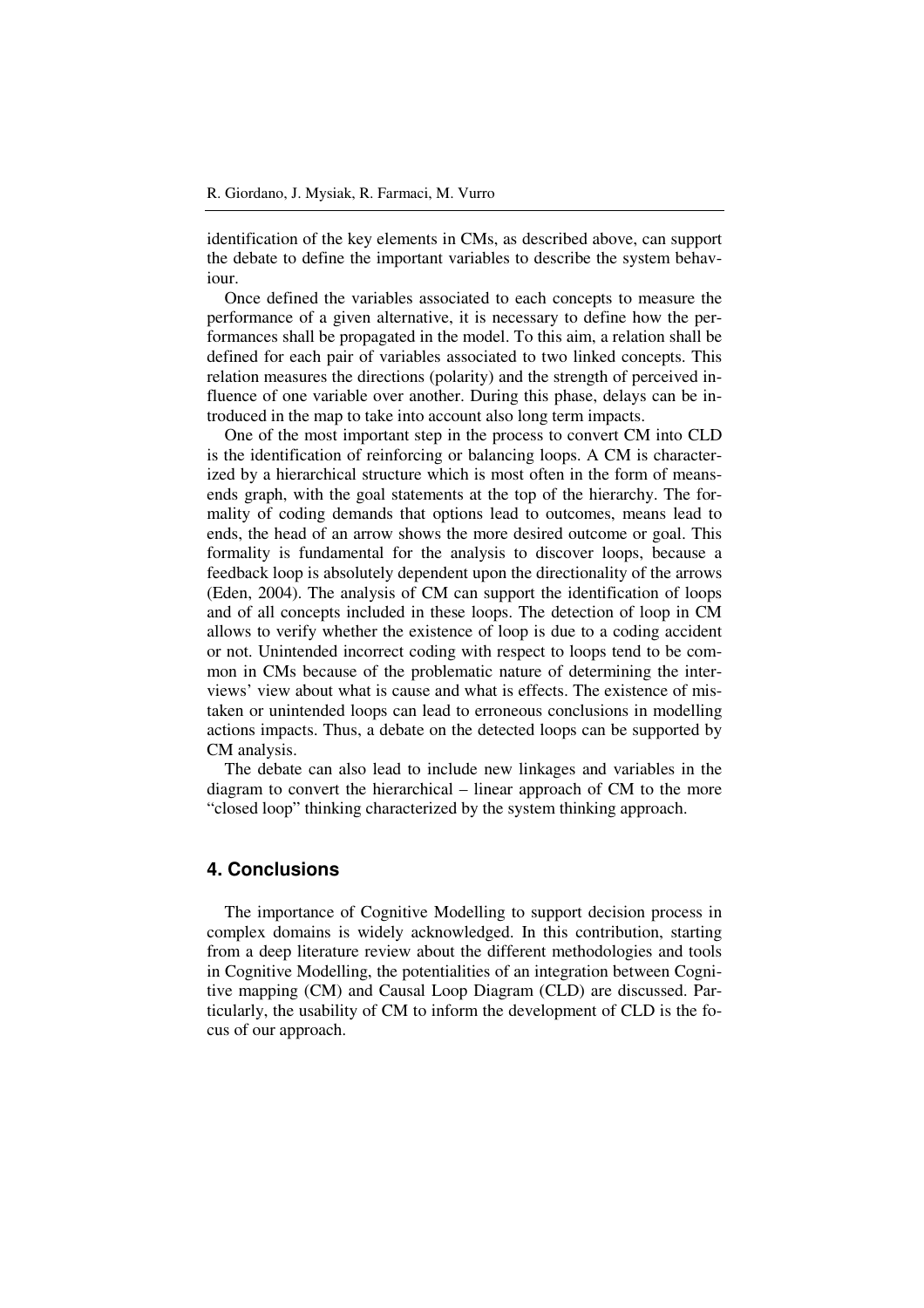An Integration between CM and CLD to support River Basin Management

In this perspective, we assume as premise the distinction of a decision process in two stages, i.e. divergent thinking and convergent thinking. We demonstrate how CM development can support the generation of creative ideas and the elicitation of several point of views, as requested during the divergent phase. A significant strength of CMs in this phase is that the modelling is closed to natural language, which reflects the ways decision makers are used to talk and think about decisions. CM is more comprehensive, less time-consuming and causes lesser inconvenience to experts during knowledge elicitation than other techniques. In our approach, CM are not considered as models of cognition but rather tools for reflective thinking.

Moreover, the results  $CM$  analysis  $-$  i.e. identification of key concepts and of loops – supports the debate among decision makers leading to the definition of the most important aspects of the problem to be considered. This information can be used to define the variables of the CLD. During this debate, participants can be encouraged to identify concepts which may become intervention points for changing loops from vicious circles into virtuous circles and so move to a strategy for changing a problematic situations.

#### **Acknowledgement**

This work was supported by the European Commission under the contract No 511179 for the Integrated Project NeWater.

# **References**

- Axelrod, R. (1976). Structure of Decision The Cognitive Maps of Political Elites. Princeton University Press, Princeton, NJ.
- Bana e Costa, C.A., Ensslin, L., Correa, E.C. and Vansnick, J.C. (1999). Decision Support Systems in action: Integrated application in a multicriteria decision aid process. European Journal of Operational Research: 113, 315-335.
- Checkland, P. (2001). Soft System Methodology. In Rosenhead, J., Mingers J. (eds). Rational Analysis for a Problematic World. John Wiley and Sons, Chichester, UK.
- Diehl, E. and Sterman, J.D. (1995). effects of Feedback Complexity on Dynamic Decision Making. Organizational Behaviour and Human Decision process: 62(2), 198-215.
- Eden, C. (2004). Analyzing cognitive maps to help structure issues and problems. European Journal of Operational Research: 159, 673-686.
- Eden, C. and Ackermann, F. (2001). SODA The principles. In Rosenhead, J., Mingers J. (eds). Rational Analysis for a Problematic World. John Wiley and Sons, Chichester, UK.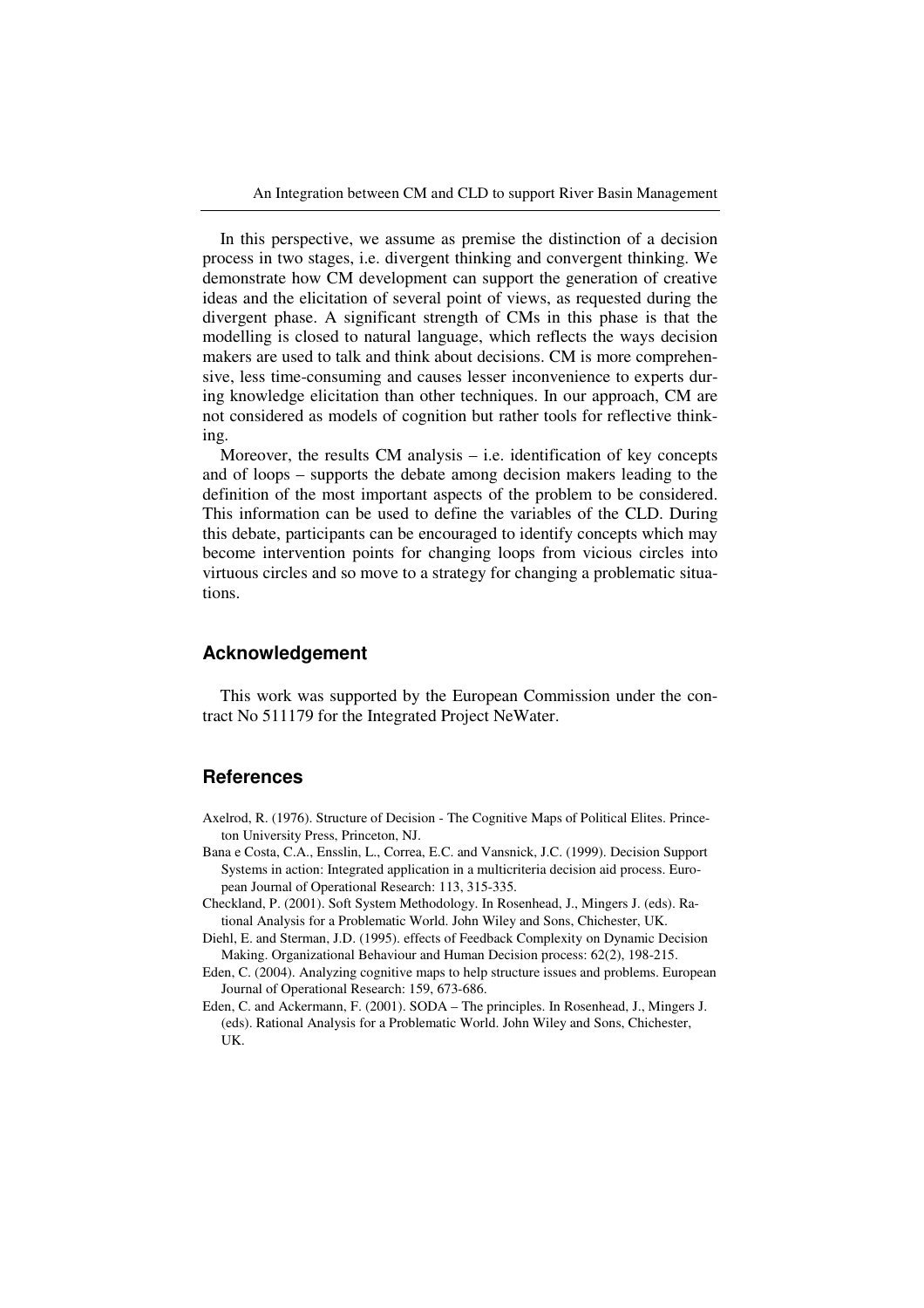- Failing, L., Horn, G. and Higgins, P. (2004). Using Expert Judgment and Stakeholder Values to Evaluate Adaptive Management Options. Ecology and Society 9(1): 13. [online] URL: http://www.ecologyandsociety.org/vol9/iss1/art13.
- Fowler, A. (2003). Systems modelling, simulation, and the dynamics of strategy. Journal of Business Research: 26, 135-144.
- Giordano, R. Passarella, G., Uricchio, V.F. and Vurro, M. (2007). Integrating conflict analysis and consensus reaching in a decision support system for water resource management. Journal of Environmental Management: 84, 213-228.
- Guimares Pereira, A., Corral Quintana, S., Funtowicz, S. (2005). GOUVERNe: new trends in decision support system for groundwater governance issues. Environmental Modelling and Software: 20, 111–118.
- Hiorsto, C.N. (2004). Enhancing public participation in natural resource management using Soft OR––an application of strategic option development and analysis in tactical forest planning. European Journal of Operational Research: 152, 667–683.
- Hjorth, P. and Bagheri, A. (2006). Navigating towards sustainable development: A system dynamics approach. Futures: 38, 74 – 92.
- Johnson, N., Ravnborg, H.M., Werstermann, O. and Probst, K. (2001). User participation in watershed management and research. Water Policy: 3, 507–520.
- Kolkman, M.J., Kok, M. and van der Veen, A. (2005). Mental model mapping as a new tool to analyse the use of information in decision-making in integrated water management. Physics and Chemistry of the Earth: 30 (4-5), 317-332.
- Lane, D.C. and Oliva, R. (1998). The greater whole: Towards a synthesis of system dynamics and soft system methodology. European Journal of Operational Research: 107, 214- 235.
- Maarleveld, M. and Dangbégnon, C. (1999). Managing natural resources: a social learning perspective. Agriculture and Human Value: 16, 267–280.
- Marchant, T. (1999). Cognitive maps and fuzzy implications. European Journal of Operational Research: 114, 626-637.
- McDaniels, T L, and Gregory, R. (2004). Learning as an objective within a structured risk management decision process. Environmental Science & Technology: 38 (7), 1921- 1926.
- Montibeller, G., Ackermann, F., Belton, V. and Ensslin, L. (2001). Reasoning Maps for Decision Aid: A Method to Help Integrated Problem Structuring and Exploring of Decision Alternatives. ORP3, Paris, September 26-29, 2001.
- Montibeller, G., Beltono, V. and Lima, M.V.A. (2007). Supporting factoring transactions in Brazil using reasoning maps: a language-based DSS for evaluating accounts receivable. Decision Support Systems: 42, 2085-2092.
- Nadkarni, S. and Shenoy, P.P. (2004). A causal mapping approach to constructing Bayesian networks. Decision Support System: 38, 259-281.
- Ozesmi, U and Ozesmi, S.L. (2004). Ecological models based on people's knowledge: a multi-step fuzzy cognitive mapping approach. Ecological Modelling: 176, 43-64.
- Pahl-Wostl, C. (2007). The implication of complexity for integrated resources management. Environmental Modelling and Software: 22, 561-569.
- Raiffa, H., Richardson, J. and Metcalfe, D. (2002). Negotiation Analysis, Harvard University Press, Cambridge, Massachusetts.
- Rosenhead, J., and Mingers, J. (2001). A New Paradigm for Analysis. In Rosenhead, J., Mingers J. (eds). 2001. Rational Analysis for a Problematic World. John Wiley and Sons, Chichester, UK.